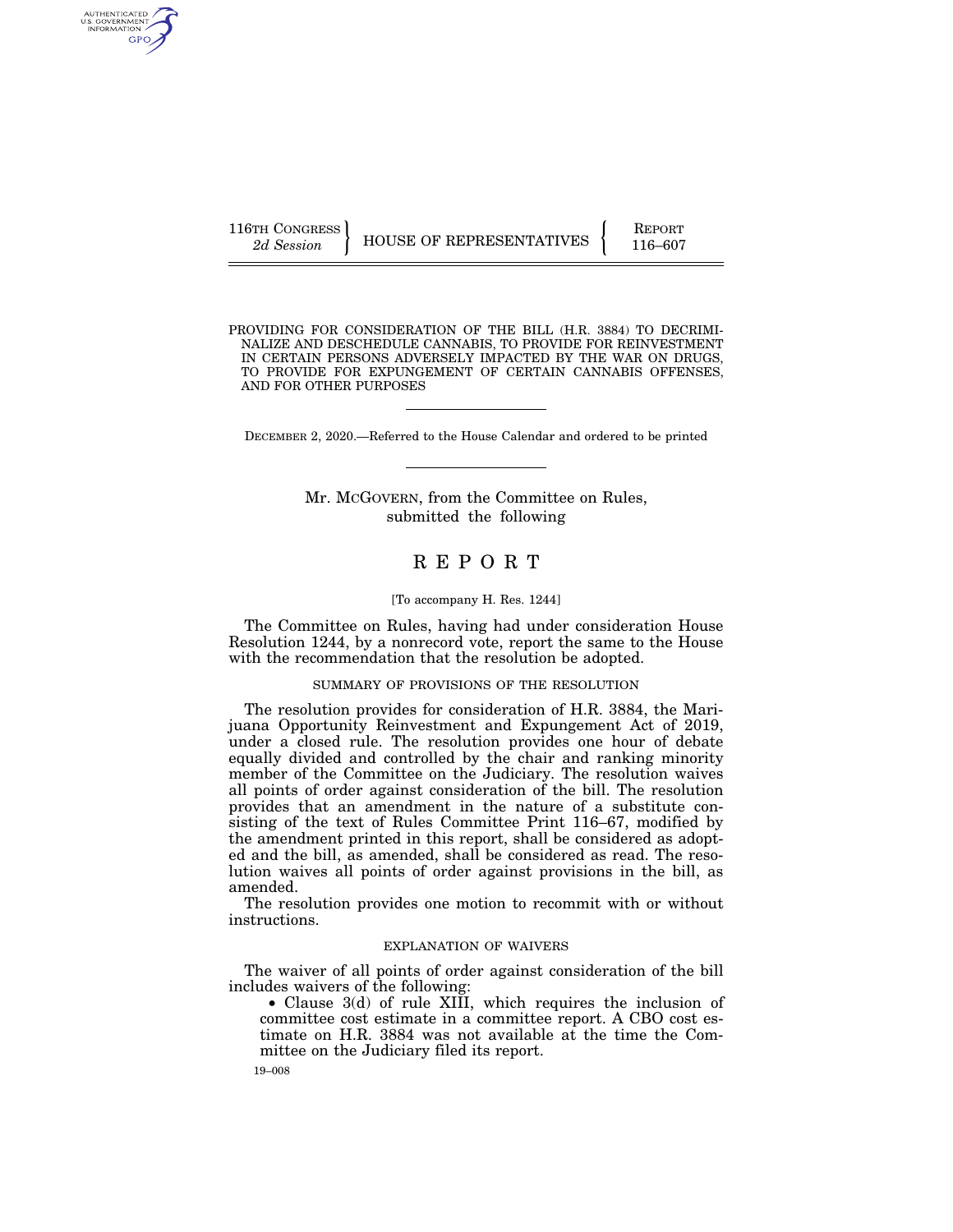• Clause  $12(a)(1)$  of rule XXI, which prohibits consideration of a bill unless there is a searchable electronic comparative print that shows how the bill proposes to change current law.

• Clause 12(b) of rule XXI, which prohibits consideration of a bill unless there is a searchable electronic comparative print that shows how the text of the bill as proposed to be considered differs from the text of the bill as reported.

The waiver of all points of order against provisions in the bill, as amended, includes waivers of the following:

• Clause 4 of rule XXI, which prohibits reporting a bill carrying an appropriation from a committee not having jurisdiction to report an appropriation.

• Clause 5(a) of rule XXI, which prohibits a bill or joint resolution carrying a tax or tariff measure from being reported by a committee not having jurisdiction to report tax or tariff measures.

### SUMMARY OF THE AMENDMENT TO H.R. 3884 CONSIDERED AS ADOPTED

1. Nadler (NY): Ensures that the Department of Transportation and the Coast Guard may continue to issue regulations and test for the unauthorized presence of or illegal use of marijuana by certain transportation employees in sensitive-safety positions, emphasizes that expungement of marijuana offenses is limited to non-violent marijuana offenders, bars leaders and organizers (''kingpins''') convicted of Federal marijuana offenses from obtaining expungement of those offenses, and provides that the study to be conducted by the Comptroller General include the use of marijuana for purposes relating to the health, including mental health, of veterans. (10 minutes)

#### TEXT OF AMENDMENT TO H.R. 3884 CONSIDERED AS ADOPTED

Page 12, after line 9, add the following:

 $(1)$  In GENERAL.—The amendments made by this section may not be construed to abridge the authority of the Secretary of Transportation, or the Secretary of the department in which the Coast Guard is operating, to regulate and screen for the use of a controlled substance.

(2) CONTROLLED SUBSTANCE DEFINED.—In this subsection, the term "controlled substance" means-

(A) any substance covered under section 102 of the Controlled Substances Act (21 U.S.C. 802) on the day before the date of enactment of this Act; and

(B) any substance not covered under subparagraph (A) that was a substance covered under section 102 of the Controlled Substances Act (21 U.S.C. 802) on December 1, 2018, and specified by the Secretary of Transportation.

Page 73, line 6, strike "(36)" and insert "(37)".

Page 78, line 2, insert "NON-VIOLENT" before "FEDERAL".

Page 78, line 9, insert "non-violent" before "Federal".

Page 79, line 1, insert "non-violent" before "Federal".

Page 79, line 18, insert "non-violent" before "Federal".

Page 80, line 5, insert "non-violent" before "Federal".

Page 81, insert after line 6 the following (and redesignate succeeding subsections accordingly):